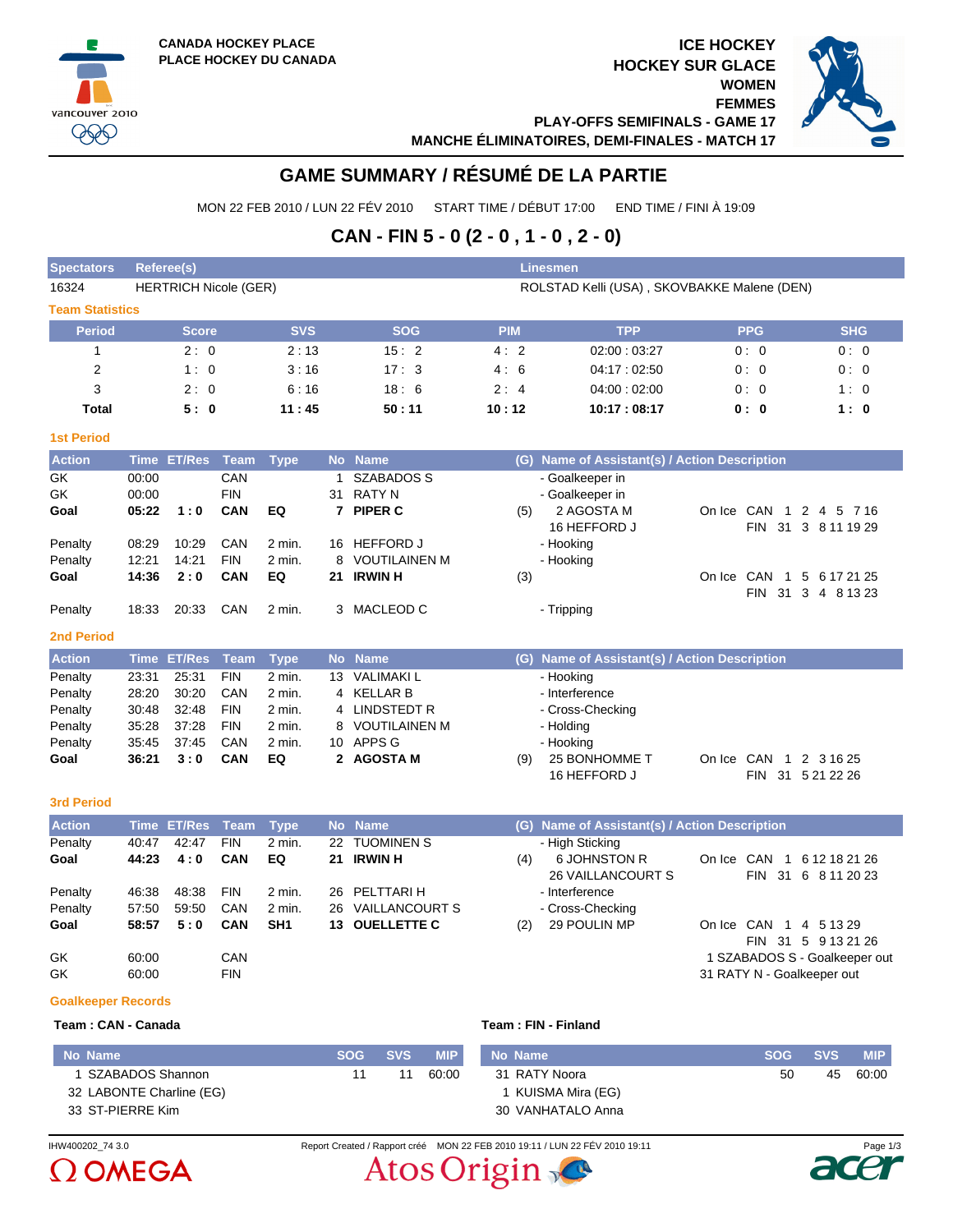

# **ICE HOCKEY HOCKEY SUR GLACE WOMEN**

**FEMMES**



**PLAY-OFFS SEMIFINALS - GAME 17 MANCHE ÉLIMINATOIRES, DEMI-FINALES - MATCH 17**

## **Game Statistics**

**Team : CAN (white)**

|              |                            |                |                |                | <b>Shots on Goal</b> |                |             |                 |             | Time on Ice |                |      |           |            |            |            |
|--------------|----------------------------|----------------|----------------|----------------|----------------------|----------------|-------------|-----------------|-------------|-------------|----------------|------|-----------|------------|------------|------------|
| No Pos Name  |                            | G              | A PIM          |                |                      | $\overline{2}$ |             | 3 OT TS +/-     |             | 1           | $\overline{2}$ | 3    | <b>OT</b> | <b>TOT</b> | <b>SHF</b> | <b>AVG</b> |
| 4 D          | <b>KELLAR Becky</b>        | $\Omega$       | $\Omega$       | 2              | $\Omega$             | 0              | $\Omega$    | 0               | $+2$        | 5:29        | 4:41           | 6:06 |           | 16:16      | 25         | 0:39       |
| 5D           | <b>SOSTORICS Colleen</b>   | $\mathbf 0$    | 0              | 0              | 0                    | 2              | $\Omega$    | 2               | $+3$        | 5:55        | 5:59           | 5:51 |           | 17:45      | 24         | 0:44       |
| 6F           | <b>JOHNSTON Rebecca</b>    | 0              | 1              | 0              | 0                    | 0              | 2           | $\overline{2}$  | $+2$        | 5:13        | 5:45           | 5:28 |           | 16:26      | 21         | 0:46       |
| 21 F         | <b>IRWIN Haley</b>         | $\overline{2}$ | $\Omega$       | 0              | 4                    | 0              | 6           | 10 <sup>°</sup> | $+2$        | 4:47        | 5:18           | 5:12 |           | 15:17      | 17         | 0.53       |
| 26 F         | <b>VAILLANCOURT Sarah</b>  | $\mathbf 0$    | 1              | $\overline{2}$ | 0                    | 3              | $\mathbf 1$ | 4               | $+1$        | 5:39        | 5:16           | 4:57 |           | 15:52      | 19         | 0:50       |
| 2F           | AGOSTA Meghan              | -1             | 1              | 0              | 1                    | 1              | 1           | 3               | $+2$        | 5:15        | 4:34           | 3:51 |           | 13:40      | 20         | 0:41       |
| 12 D         | MIKKELSON Meaghan          | 0              | 0              | 0              | $\Omega$             |                | $\Omega$    | $\mathbf{1}$    | $+1$        | 6:04        | 5:31           | 4:53 |           | 16:28      | 25         | 0:39       |
| 13F          | OUELLETTE Caroline +A      | 1              | 0              | $\mathbf 0$    | 1                    |                | 1           | 3               | $+1$        | 5:47        | 5:00           | 4:00 |           | 14:47      | 21         | 0.42       |
| 16 F         | HEFFORD Jayna +A           | 0              | $\overline{2}$ | $\overline{2}$ | 1                    | 1              | 1           | 3               | $+2$        | 5:16        | 5:37           | 4:42 |           | 15:35      | 22         | 0:42       |
| 18 D         | <b>WARD Catherine</b>      | 0              | $\mathbf 0$    | 0              | 1                    | 0              | 2           | 3               | $+1$        | 7:31        | 5:42 7:01      |      |           | 20:14      | 27         | 0:44       |
| 3 D          | <b>MACLEOD Carla</b>       | 0              | 0              | 2              | 0                    | 3              | 0           | 3               | $+1$        | 5:42        | 7:52           | 6:00 |           | 19:34      | 26         | 0:45       |
| 7F           | <b>PIPER Cherie</b>        | 1              | 0              | 0              | 2                    | $\Omega$       | $\Omega$    | $\overline{2}$  | $+1$        | 5:09        | 3:50           | 6:03 |           | 15:02      | 20         | 0:45       |
| 10F          | <b>APPS Gillian</b>        | 0              | 0              | 2              | 0                    | 1              | 0           | 1               | 0           | 4:51        | 4:09           | 5:58 |           | 14:58      | 22         | 0:40       |
| 22 F         | WICKENHEISER Hayley +C     | 0              | $\mathbf 0$    | 0              | 1                    |                | 1           | 3               | 0           | 5:21        | 5:06           | 5:36 |           | 16:03      | 23         | 0:41       |
| 25 D         | <b>BONHOMME Tessa</b>      | 0              | 1              | 0              | 1                    | 0              | -1          | $\overline{2}$  | $+2$        | 5:54        | 7:15           | 6:19 |           | 19:28      | 27         | 0:43       |
| 17 F         | <b>BOTTERILL Jennifer</b>  | 0              | 0              | 0              | 0                    |                | 1           | 2               | $+1$        | 3:21        | 2:44           | 5:28 |           | 11:33      | 13         | 0.53       |
| 27 F         | <b>KINGSBURY Gina</b>      | 0              | 0              | 0              | 3                    | 2              | 1           | 6               | $\mathbf 0$ | 4:16        | 5:38           | 5:23 |           | 15:17      | 20         | 0:45       |
| 29 F         | <b>POULIN Marie-Philip</b> | 0              | 1              | 0              | 0                    | $\Omega$       | $\Omega$    | 0               | $+1$        | 3:46        | 4:48           | 4:05 |           | 12:39      | 18         | 0:42       |
| 1 GK         | SZABADOS Shannon           | 0              | 0              | 0              | 0                    | 0              | 0           | 0               |             |             |                |      |           |            |            |            |
| 32 GK        | <b>LABONTE Charline</b>    | 0              | $\Omega$       | 0              | 0                    | 0              | 0           | 0               |             |             |                |      |           |            |            |            |
| 33 GK        | <b>ST-PIERRE Kim</b>       | $\Omega$       | 0              | 0              | $\Omega$             | $\Omega$       | $\Omega$    | 0               |             |             |                |      |           |            |            |            |
| <b>Total</b> |                            | 5              | 7              | 10             | 15                   | 17             | 18          | 50              |             |             |                |      |           |            |            |            |

### **Head Coach :** DAVIDSON Melody

**Team : FIN (blue)**

|                | $1$ value $1$ is $\sqrt{N}$ |             |              |                      |          |                |                     |     |             |      |      |                |           |            |                   |            |
|----------------|-----------------------------|-------------|--------------|----------------------|----------|----------------|---------------------|-----|-------------|------|------|----------------|-----------|------------|-------------------|------------|
|                |                             |             |              | <b>Shots on Goal</b> |          |                |                     |     | Time on Ice |      |      |                |           |            |                   |            |
| No Pos Name    |                             | G.          | <b>A PIM</b> |                      |          | $\overline{2}$ | 3<br>$\overline{O}$ | TS. | $+/-$       |      | 2    | $\overline{3}$ | <b>OT</b> | <b>TOT</b> | <b>SHF</b>        | <b>AVG</b> |
| 5 D            | <b>POSA Marija</b>          | 0           | 0            | 0                    | $\Omega$ | 0              | $\mathbf 0$         | 0   | $-2$        | 6:28 | 3:54 | 3:42           |           | 14:04      | 21                | 0:40       |
| 12F            | <b>SAARINEN Mari</b>        | 0           | 0            | 0                    | 0        | 0              |                     |     | 0           | 7:57 | 5:54 | 7:27           |           | 21:18      | 25                | 0:51       |
| 22 F           | TUOMINEN Saara +A           | 0           | 0            | 2                    | 0        | 0              | $\Omega$            | 0   | -1          | 9:04 | 8:52 | 6:10           |           | 24:06      | 30                | 0:48       |
| 23 F           | <b>TIKKINEN Nina</b>        | 0           | 0            | 0                    | 0        | 0              | 0                   | 0   | $-2$        | 8:56 | 4:20 | 6:38           |           | 19:54      | 24                | 0:49       |
| 26 D           | PELTTARI Heidi              | $\mathbf 0$ | $\Omega$     | 2                    | $\Omega$ | 0              | 0                   | 0   | $-2$        | 9:14 | 7:58 | 6:55           |           | 24:07      | 28                | 0:51       |
| 3 D            | LAAKSONEN Emma +C           | 0           | 0            | 0                    | 0        | 0              |                     |     | $-2$        | 4:44 | 5:57 | 4:41           |           | 15:22      | 23                | 0:40       |
| 4 <sub>D</sub> | <b>LINDSTEDT Rosa</b>       | 0           | 0            | 2                    | 0        | 0              | $\Omega$            | 0   | -1          | 5:18 | 4:29 | 4:05           |           | 13:52      | 20                | 0:41       |
| 8F             | <b>VOUTILAINEN Marjo</b>    | $\Omega$    | 0            | 4                    | 0        | 0              | $\Omega$            | 0   | -3          | 4:13 | 4:11 | 5:47           |           | 14:11      | 23                | 0:37       |
| 11F            | RAJAHUHTA Annina            | 0           | 0            | 0                    | 0        | 0              | 0                   | 0   | -2          | 3:37 | 2:14 | 2:56           |           | 8:47       | $12 \overline{ }$ | 0:43       |
| 29 F           | RANTAMAKI Karoliina         | 0           | 0            | 0                    | 0        |                | 0                   |     | -1          | 4:10 | 7:28 | 6:53           |           | 18:31      | 27                | 0:41       |
| 6 D            | HIIRIKOSKI Jenni +A         | 0           | 0            | 0                    |          | 0              | 3                   | 4   | -1          | 5:33 | 8:45 | 7:03           |           | 21:21      | 27                | 0:47       |
| 9F             | <b>HOVI Venla</b>           | 0           | 0            | 0                    | 0        | 0              | $\Omega$            | 0   | -1          | 6:12 | 4:50 | 6:26           |           | 17:28      | 28                | 0:37       |
| 13F            | <b>VALIMAKI Linda</b>       | 0           | 0            | 2                    |          | 2              |                     | 4   | -2          | 7:12 | 6:41 | 5:40           |           | 19:33      | 31                | 0:37       |
| 20 D           | SIRVIO Saija                | 0           | 0            | 0                    | 0        | 0              | 0                   | 0   | -1          | 5:59 | 6:30 | 7:17           |           | 19:46      | 27                | 0:43       |
| 21 F           | <b>KARVINEN Michelle</b>    | $\Omega$    | 0            | 0                    | $\Omega$ | 0              | 0                   | 0   | $-2$        | 5:53 | 7:37 | 5:29           |           | 18:59      | 26                | 0:43       |
| 15F            | <b>TUOMINEN Minnamari</b>   | 0           | 0            | 0                    | 0        | 0              | 0                   | 0   | 0           | 0:00 | 0:00 | 0:00           |           | 0:00       | $\Omega$          | 0:00       |